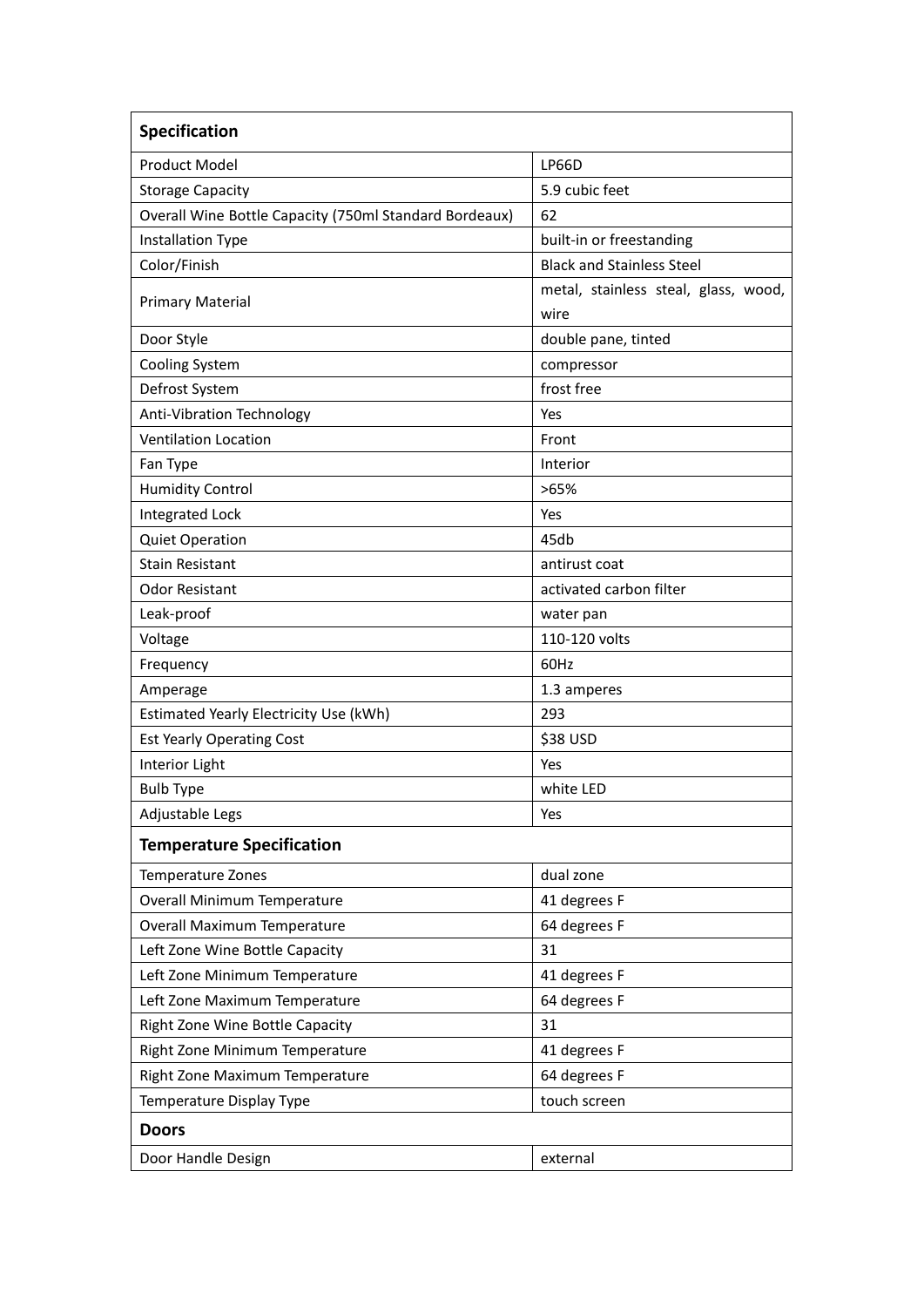| Door Swing Orientation                       | dual door                      |
|----------------------------------------------|--------------------------------|
| <b>Number of Doors</b>                       | 2                              |
| Door Material                                | tempered glass                 |
| <b>Door Material Details</b>                 | tinted double pane             |
| Door Color/Finish                            | stainless steel                |
| Door Opening Degree to Slide out Shelves     | $>100^\circ$                   |
| <b>Shelves</b>                               |                                |
| Adjustable Shelves to different heights      | <b>No</b>                      |
| Number of Shelves                            | 14 wooden shelves              |
| <b>Shelve Material</b>                       | glass, iron                    |
| Shelves slide out degree                     | 75%                            |
| Full shelve size (Width x Depth x Height)    | 12.4x17.5x1.0inches            |
| Half shelve size (Width x Depth x Height)    | 12.4x12.8x1.0inches            |
| Wire shelve size (Width x Depth x Height)    | 12.2x17.3x1.4inches            |
| Wire basket size (Width x Depth x Height)    | 12.6x10.6x6.3inches            |
| <b>Certifications Listings&amp;Approvals</b> |                                |
| <b>ETL Listed</b>                            | Yes                            |
| ISO 9001 Certified                           | Yes                            |
| <b>Unit Dimension and Weight</b>             |                                |
| Overall Height - Top to Bottom               | 34.4 inches                    |
| Overall Width - Side to Side                 | 29.5 inches                    |
| Overall Depth - Front to Back                | 25.3 inches                    |
| Depth - Excluding Handles                    | 23.6 inches                    |
| Interior Height - Top to Bottom              | 28.0 inches                    |
| Interior Width - Side to Side                | 25.6 inches                    |
| Interior Depth - Front to Back               | 20.1 inches                    |
| Door Height - Top to Bottom                  | 27.4 inches                    |
| Door Width - Side to Side                    | 14.8 inches                    |
| Door Depth - Front to Back                   | 1.1 inches                     |
| Depth With Door Open at 90 Degrees           | 39.1 inches                    |
| Cutout Width - Side to Side                  | 30.3 inches                    |
| Cutout Depth - Front to Back                 | 24.8 inches                    |
| Cutout Height - Top to Bottom                | 34.8 inches                    |
| Overall Product Weight Net Weight            | 127.9 Lbs                      |
| Shipping Weight with Panel                   | 143.3 Lbs                      |
| Shipping Height - Top to Bottom with Panel   | 40.7 inches                    |
| Shipping Width - Side to Side                | 31.9 inches                    |
| Shipping Depth - Front to Back               | 27.2 inches                    |
| <b>Installation and Usage</b>                |                                |
| <b>Installation Required</b>                 | No                             |
| <b>Tools Needed for Installation</b>         | <b>No</b>                      |
| <b>Additional Parts Required</b>             | No                             |
| Supplier Intended and Approved Use           | residential and commercial use |